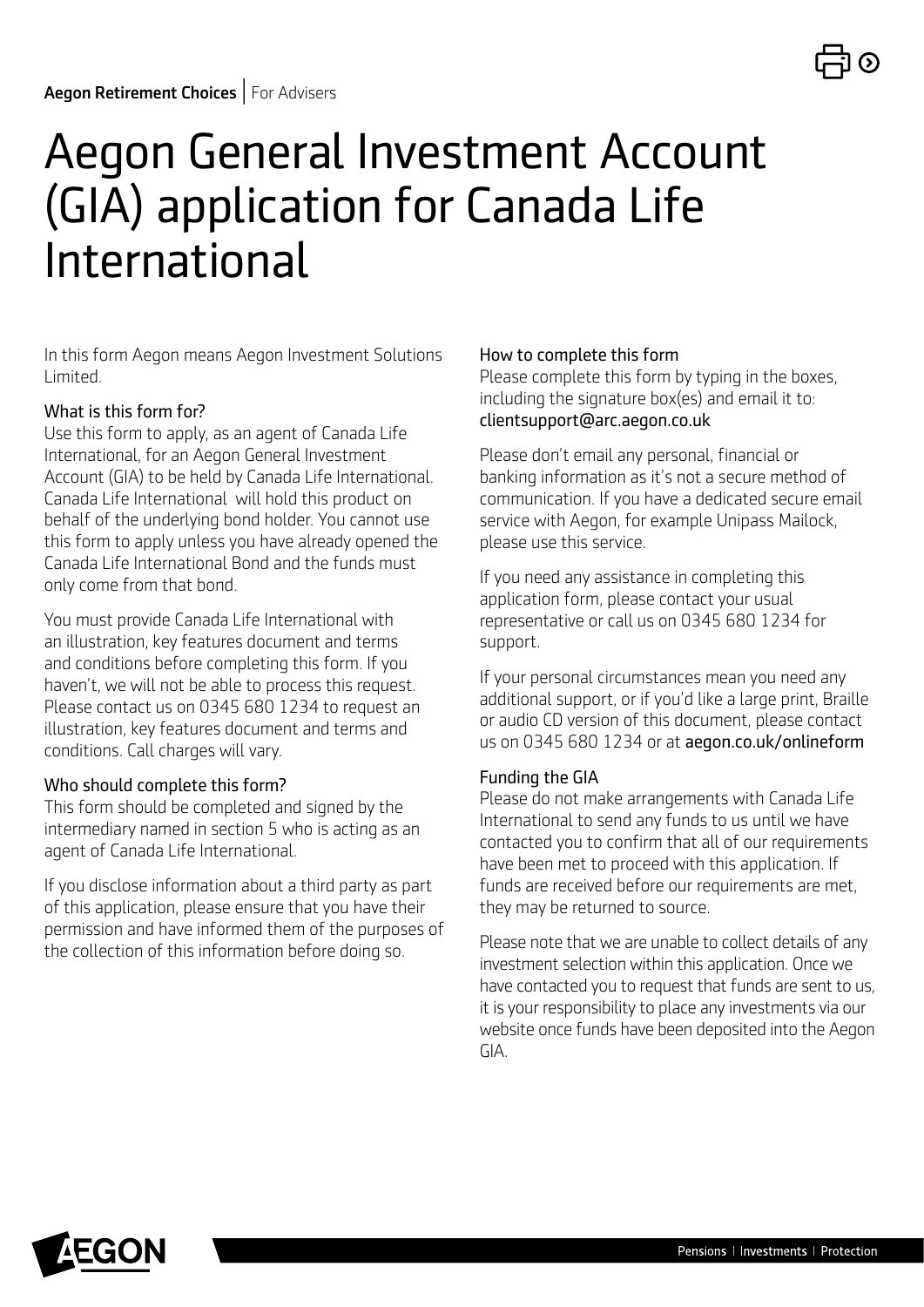

# 1. Bond provider details

Full name of provider

Canada Life International Limited

Address

Canada Life House, Isle of Man Business Park,

Douglas, Isle of Man

Postcode IM2 2QJ

Canada Life International policy number/ reference

The account will be opened in the name of Canada Life International + the policy number/ reference

# 2. Canada Life International contact details

#### Contact full name

Contact telephone number

Contact email address

We'll use your email address to contact you about your plan. We might also use it to keep you informed about our products and services but only where you've consented to this.

# 3. Funding the investment

#### 3.1 Funding information

Please do not make arrangements with Canada Life International to send any funds to us until we have contacted you to confirm that all of our requirements have been met to proceed with this application. If funds are received before our requirements are met, they may be returned to source.

Please specify the amount being invested through the Aegon GIA.

Cheque or bank transfer amount

£

For a bank transfer, you can find our bank details along with your illustration.

Correspondence address Postcode

#### 3.2 Bank account details

Please provide details of the UK-based bank account that will be used to facilitate all payments in and out of this wrapper.

| Bank name      |
|----------------|
|                |
| Account name   |
|                |
| Sort code      |
| Account number |
|                |

- We will not accept payments from any other source other than this bank account.
- All payments will be made back to this bank account.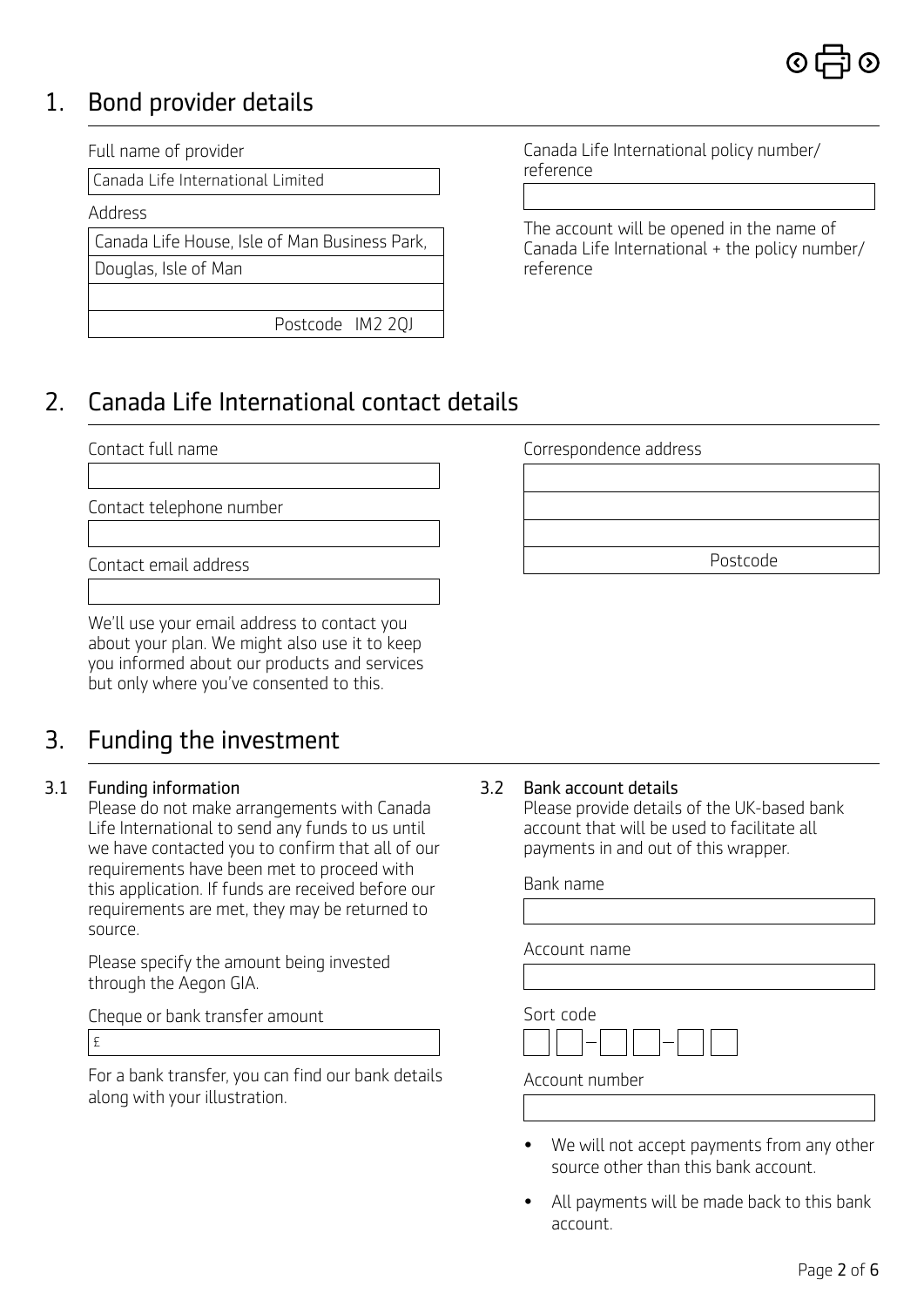

### 4. Investment details

Please note that we are unable to collect details of any investment selection within this application. Once we have contacted you to request that funds are sent to us, it is your responsibility to place investments via our website once funds have been deposited into the Aegon GIA.

### 5. Intermediary details

Intermediary name

The intermediary named above must be an appointed agent of Canada Life International and be acting as an agent of Canada Life International for the purposes of this application. The intermediary must be signed up to the Aegon Retirement Choices terms of business and your client must hold a Canada Life International Bond.

Please note that we are unable to collect details of any adviser charges payable within this application. Once we have contacted you to request that funds are sent to us, it is your responsibility to set up any adviser charges via our website.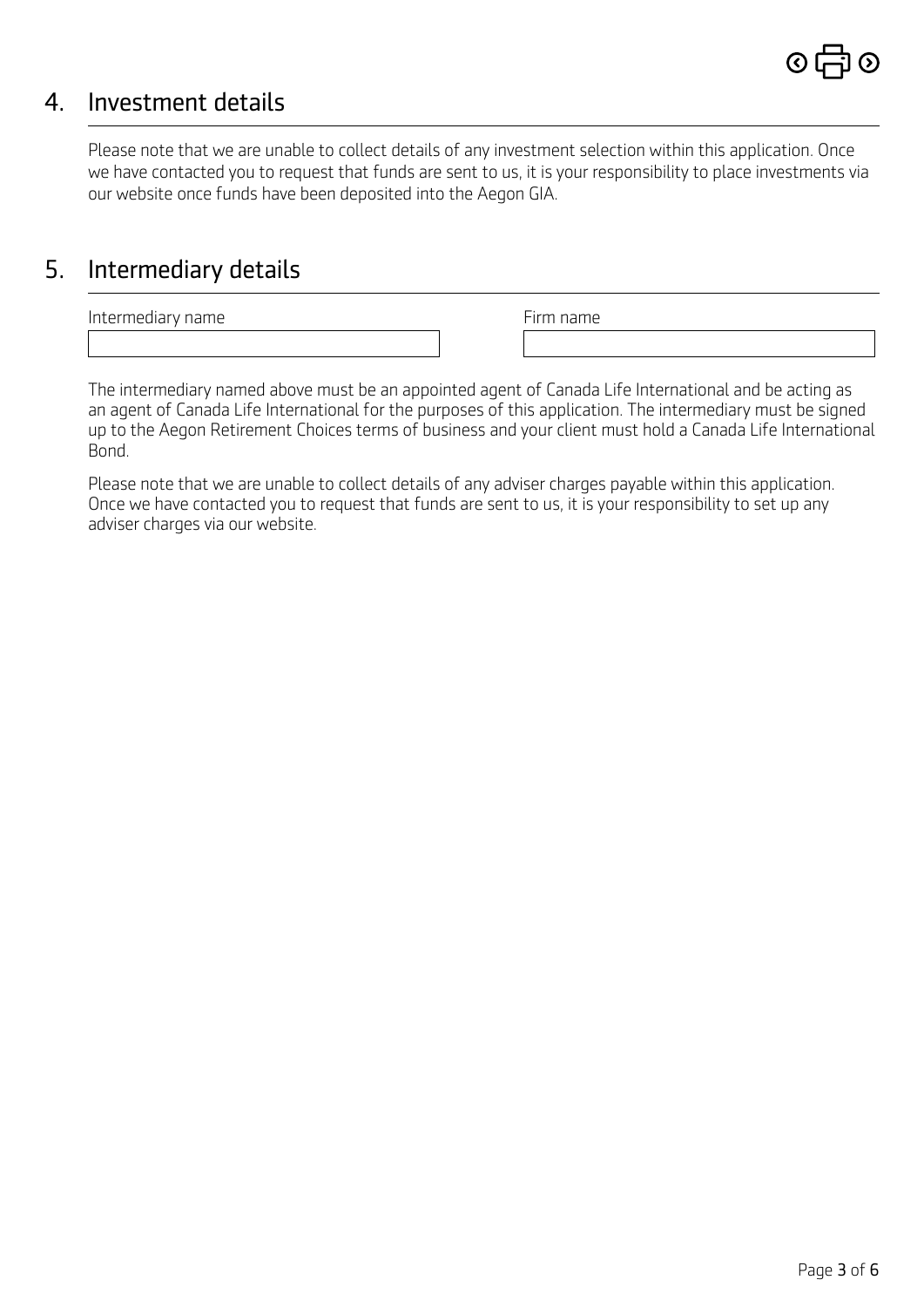# 6. How we treat your personal information

If information about a third party is disclosed as part of this application, please ensure that you have their permission and have informed them of the purposes of the collection of this information before doing so.

Here at Aegon, we're committed to protecting and respecting your privacy. We collect personal information so that we can verify identity, set up this account and provide ongoing administration. We need this information to carry out our obligations and to provide the products and services under the terms of the contract that is being agreed with us. Without it, we wouldn't be able to provide an account.

As part of our administration process, we work with carefully selected service providers (in other words suppliers) that carry out certain functions on our behalf. We only share the appropriate level of personal information necessary to enable our suppliers to carry out their services and they need to keep the information safe and protected at all times. Our suppliers must only act on our instructions and can't use any personal information that you provide for their own purposes.

The personal information we collect may be transferred to, and stored at a destination outside the European Economic Area (EEA). This could be to other companies within the Aegon Group or to our service providers. Where any such processing takes place, appropriate controls are in place to make sure your information is protected.

We may disclose the information you provide to licensed credit reference and/or fraud prevention agencies to help make financial or insurance proposals and claims decisions (this will be during the application or enrolment process and on an ongoing basis), for parties named in this application and anyone you're linked with financially or other members of your household. Our enquiries or searches may be recorded.

You can find more information on how we use and share the personal information you provide, including how long we keep it and details of any rights at [www.aegon.co.uk/support/faq/privacy.](http://www.aegon.co.uk/support/faq/privacy.html) html or by contacting us to request a copy.

We'd like to keep you up-to-date with information about our news, products and services. If you'd like to hear more from us, please tick the relevant box below.

By ticking the box(es), you're consenting to receiving marketing messages in this way from us. You can change your mind and unsubscribe at any time simply by contacting us. For more information on how to do this go to [www.](http://www.aegon.co.uk/support/faq/privacy.html) [aegon.co.uk/support/faq/privacy](http://www.aegon.co.uk/support/faq/privacy.html)

We won't pass your information to other companies outside of the Aegon Group for marketing purposes.



The party receiving marketing messages will be the contact named in section 2 of this application.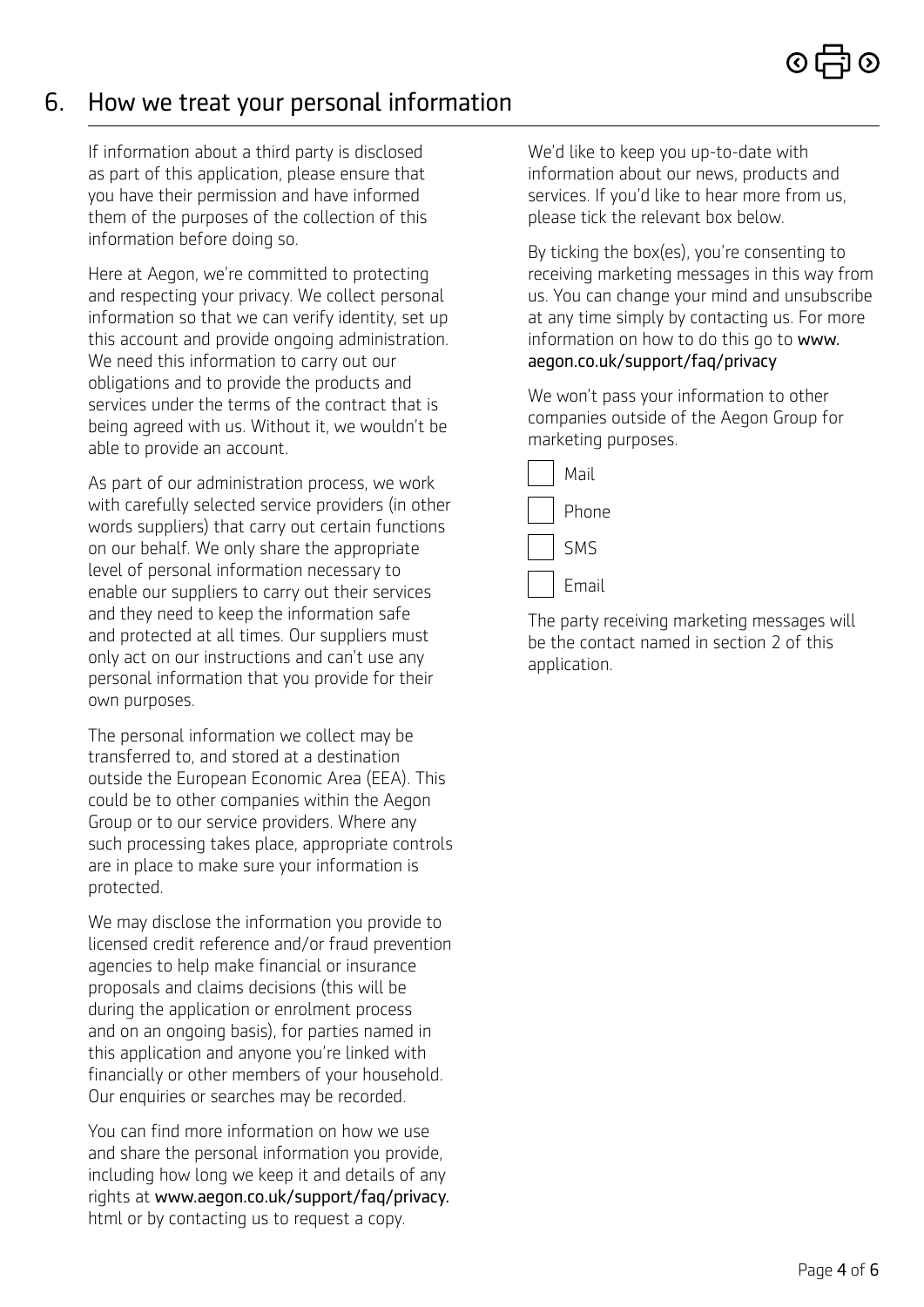# 7. Declaration

#### In this declaration:

'We', 'you' or 'your' refers to the intermediary named in section 5 of this application form and 'Aegon' refers to Aegon Investment Solutions Limited. The 'applicant' or 'they' refers to Canada Life International.

Before submitting this application to Aegon, you need to read and accept these declarations on behalf of the applicant. You should also make them aware of the terms of these declarations and ensure that they agree to them. You, as agent of Canada Life International, confirm this by submitting this application to Aegon.

#### General declaration

Aegon relies on the information contained in the following documents as they form the basis of the contract being applied for:

- the application;
- these declarations and any other declarations made when applying for the Aegon GIA
- the first contract note, and
- the Aegon Retirement Choices terms and conditions.

We confirm that we are acting as appointed agent for Canada Life International.

We confirm that the applicant has had the opportunity to read these documents carefully (other than the first contract note which will be provided in accordance with the Aegon Retirement Choices terms & conditions), along with the key features document, the personal illustration, key investor information documents and the declarations in this application, before completing this application process.

We confirm that the applicant has had the opportunity to read the Aegon UK Retail Order Execution Policy and agrees to its terms.

We confirm that the applicant accepts that Aegon has not and will not assess their suitability for the Aegon GIA or any investment decisions we make. This means they will not

benefit from the protection of the Financial Conduct Authority's rules on assessing suitability in relation to Aegon.

#### The applicant declares that:

They apply for the Aegon GIA and services outlined in the application and agree to be bound by the Aegon Retirement Choices terms and conditions.

They will inform Aegon of any changes to the information provided in this application.

The information supplied in this application, and any supplementary forms related to it, including transactional data, is correct and complete to the best of their knowledge and belief. They are aware that it is a serious offence to knowingly provide false or misleading information on the application.

They confirm that, if they have not received face to face advice from an appointed intermediary in connection with this application, they have received and had the opportunity to read the key features document, illustration, key investor information document(s) and terms and conditions that are relevant to this application.

Where regulations allow, the applicant nominates the appointed intermediary named in this application to receive correspondence in relation to the investments. This instruction will remain in force unless the appointed intermediary has informed Aegon that they wish for this correspondence to be sent directly to the applicant, or the applicant informs Aegon that they no longer have an appointed intermediary to whom Aegon can send these.

Any payment into the Aegon GIA will be placed in the cash facility. Thereafter, investments will be purchased in accordance with the investment instructions given by the applicant or the appointed intermediary.

The applicant declares that the intermediary is signing as agent for the product provider named in section 1 and has authority from all relevant parties named in this application